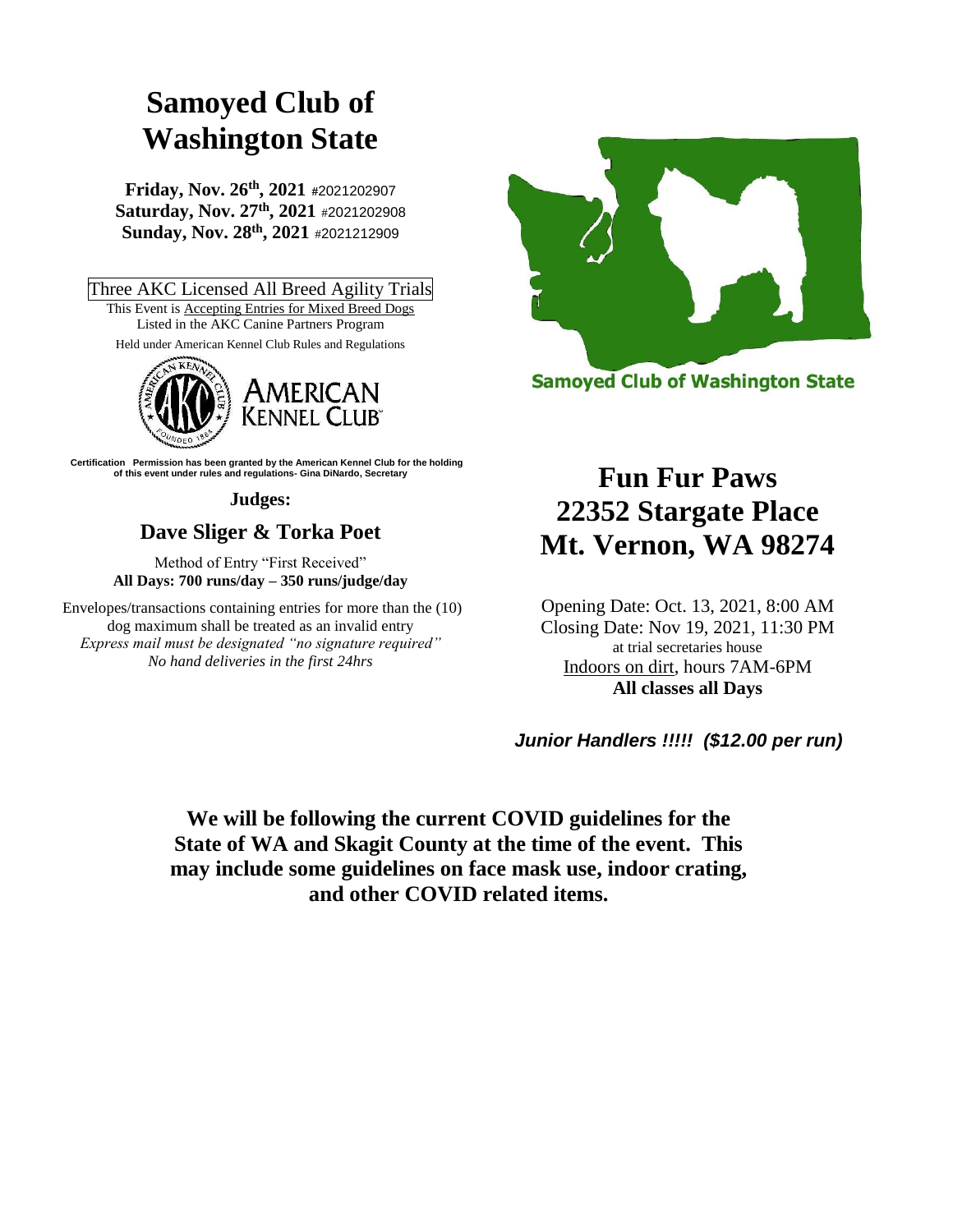|                                                                                                                                                                                                                                                      | <b>OFFICERS OF Samoyed Club of Washington State</b> |  |                                                           |  |  |  |
|------------------------------------------------------------------------------------------------------------------------------------------------------------------------------------------------------------------------------------------------------|-----------------------------------------------------|--|-----------------------------------------------------------|--|--|--|
| <b>President:</b>                                                                                                                                                                                                                                    | Dori Ayala                                          |  | 23209 51 <sup>st</sup> Ave W, Mountlake Terrace, WA 98043 |  |  |  |
| Vice-President:                                                                                                                                                                                                                                      | Cindy Hill                                          |  | 70570 565 <sup>th</sup> Ave, Fairbury, NE 69352           |  |  |  |
| Treasurer:                                                                                                                                                                                                                                           | Darlene Rautio                                      |  | 1759 E Garwood Rd, Hayden ID                              |  |  |  |
| Secretary:                                                                                                                                                                                                                                           | Cheri Hollenback                                    |  | 8811 W. Riverview Dr., Coeur d'Alene, ID 83814            |  |  |  |
| <b>Agility Event Committee:</b><br>Kathy Timmons, Stephanie Rainwater, Duane Timmons, Kathy Thomas, Robin Kletke<br>Kathy Timmons 17015 33 <sup>rd</sup> Ave NE, Lake Forest Park, WA 98155 - k.timmons@earthlink.net<br><b>Agility Chairperson:</b> |                                                     |  |                                                           |  |  |  |
| Trial Secretary: ROBIN COHEN 16820 226th AVE NE, WOODINVILLE, WA 98077<br>$-0.5 - 116.$ $-0.00 - 11.5 - 11.5 - 10.0$ $-0.116 - 11.5 - 10.0$ $-0.00$ $-0.017$                                                                                         |                                                     |  |                                                           |  |  |  |

**r2agility@gmail.com [www.r2agilityonline.com](http://www.r2agilityonline.com/) (425) 788-2247**

Express mail must be designated "no signature required"

**(staffed 24/7)** Chuckanut Valley Vet., 896 N. Burlington Blvd, Burlington WA 360-757-3722 **(after hours/weekends)** 24 Hour Pet Emergency Center, 14434 Avon Allen Rd. Mt. Vernon WA 360-848-5911

**Directions from Site to Chuckanut Valley Vet**: Head out of the site to Bulson Rd., turn left and stay Bulson. Turn right on Starbird 1 mile to I-5. Take I-5 north 12.4 miles to exit 231. Turn south onto N. Burlington Blvd to traffic circle all the way around back north. The vet is on the right.

Exhibitors should follow their veterinarians' recommendation to assure their dogs are free of internal and external parasites, any communicable diseases, and have appropriate vaccinations.

**ENTRY INFORMATION: One entry form may be used for all days**

**Entry Fee: \$19.00 for the 1st, 2nd and 3rd runs and \$12.00 for the 4th, 5th, and 6th entry per dog, per day. These include the required AKC fees of \$3.50 for the 1st, and \$3.00 for each subsequent run per dog/day. \$12 / run / day for Junior Handlers.**

**Catalog**: **\$10.00 Please pre-order catalogs using entry form. A limited number will be available at the show.**

# **YOU CAN ENTER ONLINE AT [WWW.R2AGILITYONLINE.COM](http://www.r2agilityonline.com/)**

**ONLINE VS. PAPER ENTRY PRIMARY LIMITS**

"**SCWS** is accepting online entries through the R2AgilityOnline (www.r2agilityonline.com) system. During the first 48 hours after opening, the initial limit of entries designated as either online entries or paper entries will be as follows: Online Entries: 220, Paper entries: 440. If either form of entry has not filled at the end of the 48 hour time period, the club reserves the right to decrease or increase either the online or paper limits accordingly."

Paper entries received within 24 hrs. of the opening date & time must:

1) include postage or be metered;

2) be delivered by a multi-state or multi-national postal or carrier service, including but

not limited to USPS, FedEx, UPS & DHL. If above conditions are not met, the entries

are not valid and must be returned to the sender.

3) **Express mail must be designated "no signature required"**

**AWARDS:** Ribbons will be awarded for qualifying scores and for first through fourth place in each height division in each class.

**First Place:** Blue **Second Place:** Red **Third Place:** Yellow **Fourth Place:** White **Qualifying Score:** Dark Green

**A qualifying score is required for all awards. All awards must be claimed at the show. New Title ribbons will be available.**

**High in Trial ribbons for each group awarded for Saturday - Highest score and YPS from Standard and Jumpers. High in Trial ribbons for Novice and Open based on YPS from the Standard class.**

*To celebrate our senior dogs who are still enjoying agility, we will be awarding HIT ribbons for senior dogs for Saturday based on YPS*

**A MACH/PACH Ribbon and MACH/PACH Bar will be given for any new MACH/PACH dog! Let us know if you are close!**

**MOVE-UPS:** Move-ups after entries close must be submitted to the Trial Secretary in writing by

**6:00 PM PDT on Monday, Nov 22.** Include dog's call name, registration number, owner's name, class you are moving from, and class you are moving to. Send via mail, or email to r2agility@gmail.com. No phone move ups accepted. Dayto-day move-ups will be accepted at the trial. Move-ups must be submitted in writing no later than 30 minutes after the trial ends.

REFUNDS**:** A refund of entry fees, less \$5/run, will be given for any bitch that comes into season, provided that written notification is received by the Trial Secretary prior to the start of the first class**.**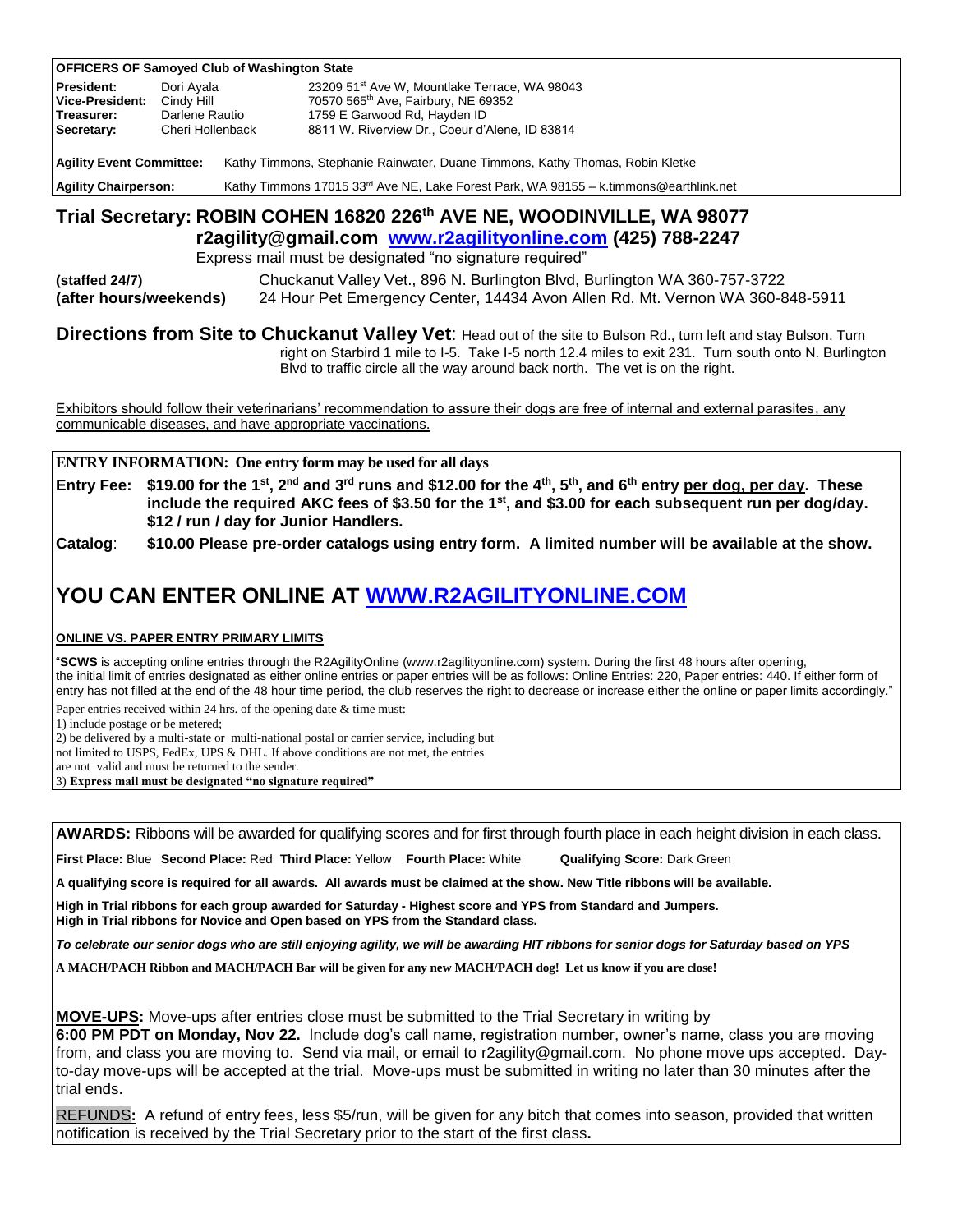# **JUDGING SCHEDULE:** Indoors…. Proposed schedule (may change at closing due to entry numbers)

Start Times no earlier than 8:00 AM each day. Will likely start at 9 or 10 AM on Friday

# **Dave Sliger Port Orchard, WA Torka Poet West Richland, WA**

The tentative schedule at time of this premium is below. NOTE: This schedule may change depending on entry size.

Fri-Sun Ring1 (115' x 85'): Prm Jww, Prm Std, Exc Std, Opn Std, Nov Std Ring2 (85' x 95'): Fast (All levels), T2B, Nov Jww, Opn Jww, Exc Jww

Fast will be run as a combined class, one course for all levels with unique sends for each level

| Date                             | <b>Standard</b>   | <b>Premier Std</b> | <b>Premier Jww</b> | T <sub>2</sub> B  | <b>Jumpers</b> | Fast        |
|----------------------------------|-------------------|--------------------|--------------------|-------------------|----------------|-------------|
| Fri. (tall to small)<br>10:00 AM | Torka Poet        | <b>Torka Poet</b>  | Torka Poet         | Dave Sliger       | Dave Sliger    | Dave Sliger |
| Sat. (small to tall)<br>8:30 AM  | Dave Sliger       | Dave Sliger        | Dave Sliger        | <b>Torka Poet</b> | Torka Poet     | Torka Poet  |
| Sun. (tall to small)<br>8:30 AM  | <b>Torka Poet</b> | <b>Torka Poet</b>  | Torka Poet         | Dave Sliger       | Dave Sliger    | Dave Sliger |

**DOGS ELIGIBLE TO ENTER:** This trial is open to all dogs fifteen (15) months of age or older that are registered with the American Kennel Club or that have AKC Limited Registration, Purebred Alternative Listing/Indefinite Listing Privileges (PAL/ILP) or an AKC Canine Partners listing number, or approved Foundation Stock Service (FSS) breeds, except bitches in season, aggressive dogs, blind dogs, or dogs suffering from any deformity, injury or illness which may affect the dog's physical or mental performance.

**HEIGHT DIVISION** The following lists the required jump height for Preferred, and minimum height for regular agility classes. Judges only reserve the right to measure dogs at the trial that do not possess an official height card.

| Regular   |                                                  | <b>Preferred</b>    |
|-----------|--------------------------------------------------|---------------------|
| 8 inches  | for dogs 11 inches and under at the withers      | 4" Preferred class  |
| 12 inches | for dogs 14 inches and under at the withers      | 8" Preferred class  |
| 16 inches | for dogs 18 inches and under at the withers      | 12" Preferred class |
| 20 inches | for dogs 22 inches and under at the withers      | 16" Preferred class |
| 24 inches | for dogs over 22 inches at the withers           | 20" Preferred class |
| 24 Choice | Only for dogs 22" and under at owners discretion |                     |

**OBSTACLES:** Obstacles shall meet the specifications for obstacles in the current edition of AKC Regulations for Agility Trials. *All Days* there will be **No Novice Contact Equipment Familiarization.**

**CLASSES OFFERED: See the chart above for offered classes each day.** A complete set of rules for all classes is available from the **American Kennel Club**, **8051 Arco Corporate Drive, Raleigh, NC 27617-3390**, or from the AKC web site. It is the exhibitor's responsibility to enter their dog in the correct class. **The Trial Secretary cannot make any changes (except for move-ups as noted) after the closing date of the trial**. Be sure to check your entry form carefully and make certain you have entered the correct class(s).

**JUMP HEIGHT INFORMATION: Please indicate if your dog needs to be measured on the entry form.**

## Check your entry forms and confirmations:

**Please be aware that AKC rules prohibit modification of an entry after the closing date/time. The ONLY allowed changes are for "moveups" in class and those are required in writing by 6PM of the Monday before the trial. The trial secretary is not allowed to change jump heights, preferred vs. regular, or move down in classes after closing.**

**A preliminary email confirmation will be sent when the entry is received and processed. Make sure to check those confirmations closely and notify the trial secretary if you have corrections or changes before the closing date.**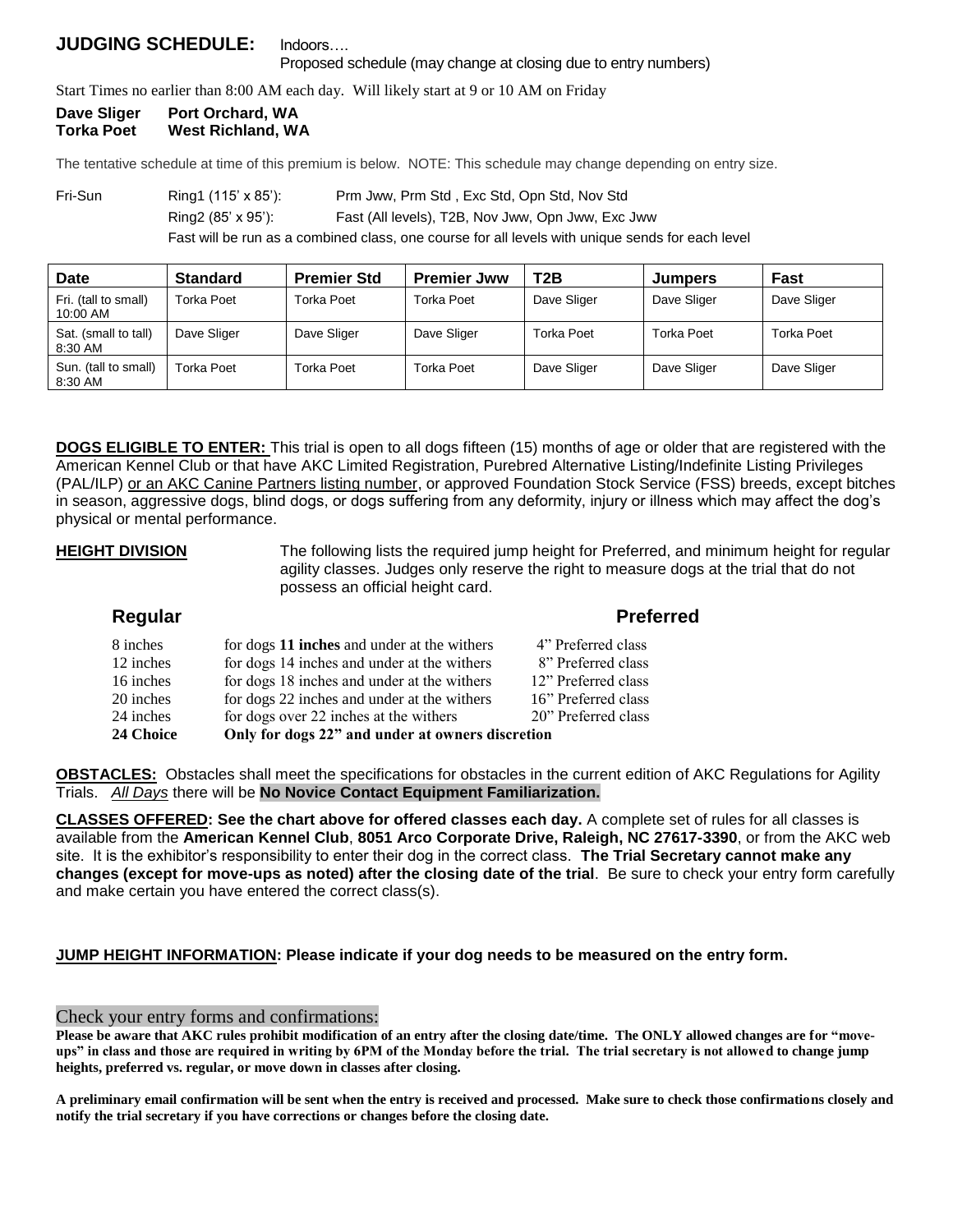## **Entering a Mixture of Regular and Preferred Classes Within the Same Trial Weekend – Multiple Jump Heights Within the Same Trial Day**

Effective January 1, 2020, exhibitors may enter a mixture of both Regular and Preferred classes on the same trial day and/or during a trial weekend. Any mixture of Regular and Preferred classes is allowed. Please note that if a dog qualifies in Regular Master Standard and Preferred Master JWW (or vice versa) on the same trial day, then NO Double Q shall be earned toward either the MACH or PACH title. The Double Q still requires that Standard Agility and Jumpers With Weaves be either both Regular OR both Preferred on the same trial day.

Additionally, within the same Regular or Preferred classes, a dog may now be entered in multiple jump heights within the same trial day. For example, the same dog may now be entered in 20-inch Master STD/JWW while also entered in 24Cinch Premier STD/JWW on the same trial day.

A separate entry form must be submitted when the same dog is being entered in a mixture of Regular and Preferred and/or different jump heights within the same trial weekend thereby clearly indicating which class(es) and/or jump heights belong together for each trial day of the weekend.

# **Entering For Exhibition Only (FEO)**

As of January 1, 2020, For Exhibition Only may be offered at the option of the host club. FEO will allow exhibitors to work with their dogs in a trial environment. FEO is only allowed in the Time 2 Beat and FAST classes. FEO will be of value to new exhibitors or exhibitors that are having difficulty with a specific obstacle and/or ring environment. Competitors must enter in T2B and/or FAST. Participation in FEO is non-qualifying.

- FEO runs are treated as trial entries. The exhibitor must enter the class(es) (T2B and/or FAST) prior to the closing date, pay class entry fee(s) and the Trial Secretary must record the entry in the Trial Catalog as part of the results for that class. FEO does not need to be noted on the entry form; the handler will declare the day of the show.
- Dogs may be entered in any jump height for FEO runs. If entered in an ineligible jump height, the team is committed to FEO for that run and must declare FEO on the start line. Day of show jump height changes are not allowed.
- Dogs may be entered in any level of FAST (Novice, Open, Excellent, Master). If the dog is not eligible for the level entered, the team is committed to FEO for that run and must declare FEO on the start line. Day of show level changes are not allowed.
- The exhibitor must declare FEO in the ring prior to leading out. FEO may be declared earlier (ex. when checking in at the gate board).
- Toys are allowed in the ring
	- o Toys must be non-audible
	- o Toys may not leave the handler's hand
	- o Toys that roll freely cannot be used
- Food/treats are not allowed in the ring
- FEO should be utilized for the benefit of the dog and not as a punitive correction. Harsh verbal and /or physical corrections shall not be tolerated. Any determination of harshness by the judge shall be immediately whistled and the handler will be dismissed from the ring.
- A judge must monitor the entire run. Judges can stop a run at any time

## **Fix and Go On (FNG)**

FNG allows exhibitors to immediately reattempt an obstacle at any time while on course when the dog's performance of an obstacle is not to their expectation. This allows the dog to successfully complete the obstacle then finish the course or leave the ring on a positive note. Using FNG will result in a non-qualifying score.

Fix and Go On is not pre-entered; rather, it occurs during the course of the run.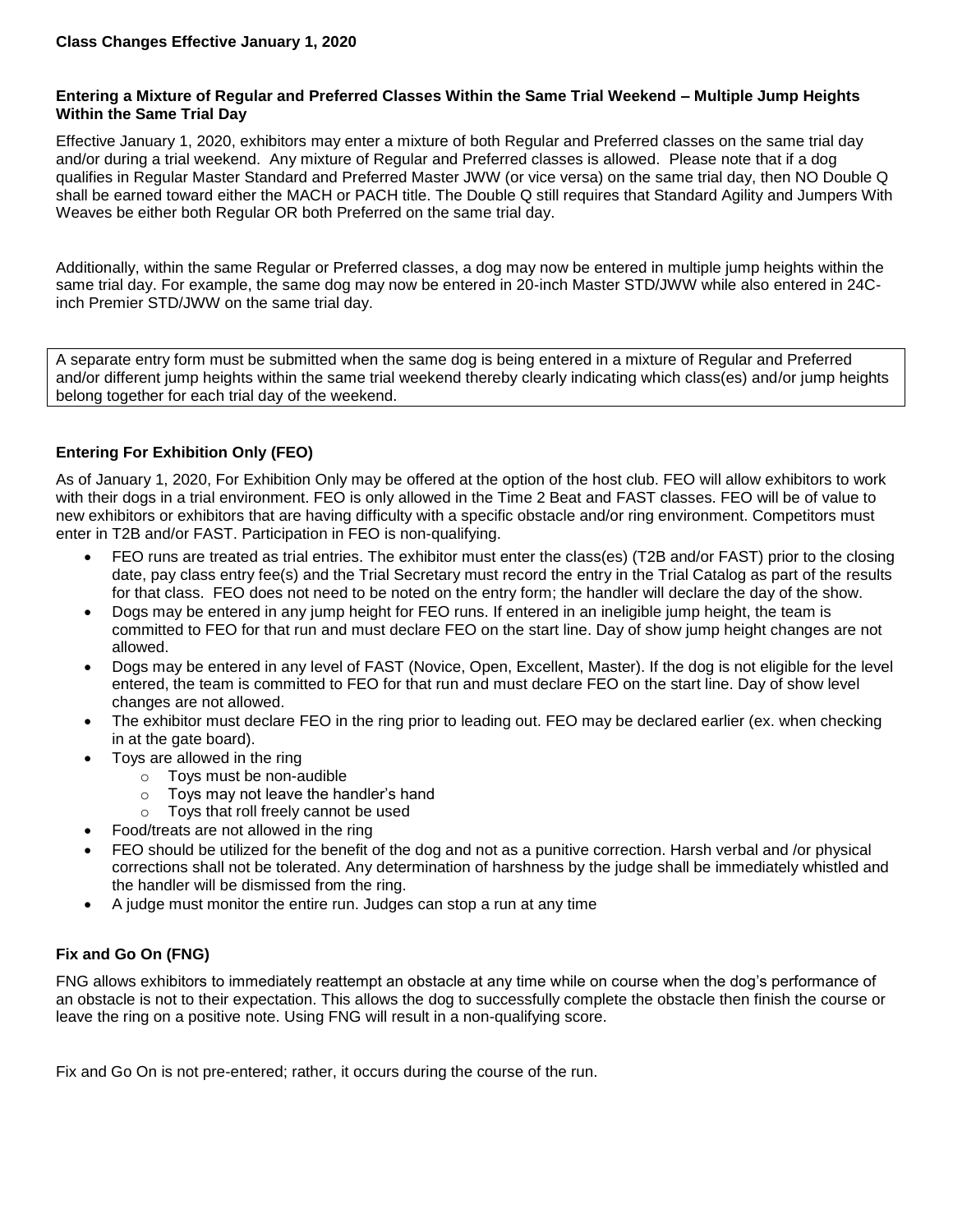# IMPORTANT INFORMATION FOR EXHIBITORS

All dogs must be on leash at all times except when in the ring or when in the designated agility warm-up area. Exhibitors are responsible for being at the ring gate when it is their turn to run. We will NOT wait for exhibitors, except for pre-arranged changes due to conflict. **Entry Confirmations and approximate check-in times will be sent to the address or email address on the Official AKC entry form after closing date**. **If an exhibitor has not received a copy of the Schedule within seven days of the show**, contact the Trial Secretary. Acknowledgment of receipt of entries prior to closing will be provided if the exhibitor provides a stamped, self-addressed postcard with entry.

Conditional, unsigned, incomplete, illegible, telephone or telegraph entries cannot be accepted. Entries not on official AKC form, or photocopies of AKC forms, **without the agreement attached are not acceptable**.

Entry fees will not be refunded in the event of errors or cancellation of entries after the published closing date, or in the event a dog is absent, disqualified, sick, lame, excused by the Veterinarian or Judge, or barred from competition by the Show Committee. No entry fee will be refunded if the trial cannot open or be completed by reason of riots, civil disturbances, fire, act of God, public emergency, act of public enemy, or any other cause beyond the control of the organizing committee.

Confirmation of entry and schedule of judging time will be sent to the address on the official AKC entry form after the closing date. If an exhibitor has not received a copy of the schedule at least seven days prior to the show, contact the Trial Secretary. Returned checks do not constitute a valid entry.

The **Samoyed Club of Washington State** assume **No** responsibility for any loss, damage or injury sustained by exhibitors, handlers, or spectators, or to any of their dogs or property, and further assumes no responsibility for injury to any child not under the control of his or her parents or guardians.

It is expressly understood that exhibitors alone are responsible for the behavior of their dogs and /or children. Any exhibitor whose dogs and /or children create unnecessary disturbances or repeatedly engage in unsafe or disruptive behavior may, at the discretion of the Event Committee be asked to leave the Trial site. In such case, no refund or any fees paid will be made.

**All dogs** must be on leash at all times except when in the ring or when in the designated agility warm-up area.

**The safety of dogs is of primary concern.** By entering the Trial, exhibitors acknowledge that they are familiar with the rules and regulations of the sport, and that their dogs are familiar with and able to perform all obstacles safely.

**Please clean up after your dogs on the show grounds and at your motel site. We want to retain these facilities for future events.**

ONLY DOGS THAT ARE ELIGIBLE to be shown under The AKC rules shall be allowed within the show precincts.

OWNERS ARE RESPONSIBLE for errors in entry forms, regardless of who may make such errors.

**RING and CRATING INFORMATION:** There will be NO crating allowed inside the building while we are under COVID restrictions.

**Food Information:** As part of the COVID precautions, the club will NOT be providing any food or beverages, so please plan accordingly. There are fast food locations and grocery stores in Mt. Vernon within a few miles of the show site.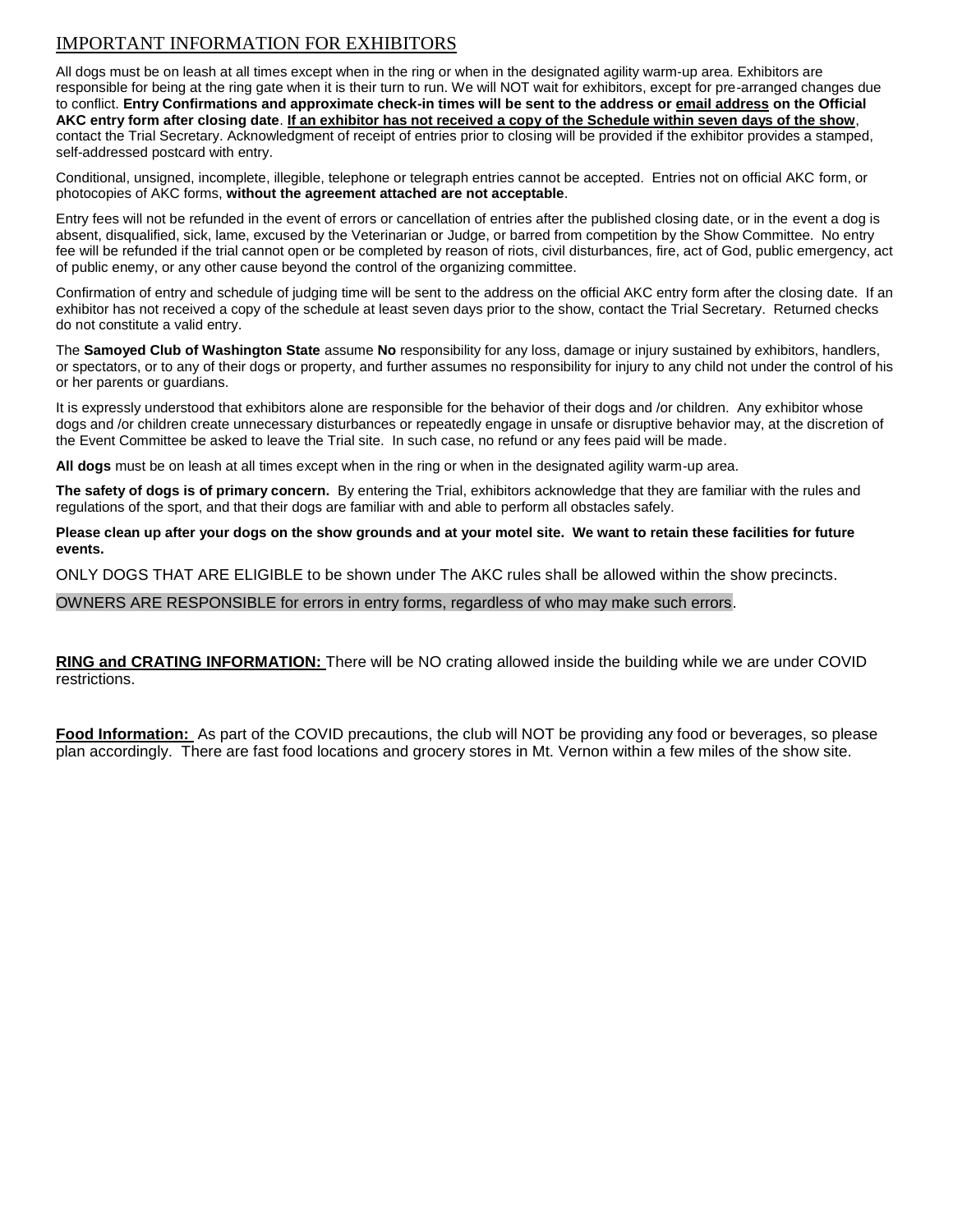# LOCATION FOR TRIAL

# **Fun Fur Paws - 22352 Stargate Place Mt. Vernon, WA 98274**

# *Driving Directions to Fun Fur Paws*

**From I-5:** Take Exit 218, go east onto Starbird Rd. Go east to the 4-way stop at Bulson Rd. Turn left. At the intersection with Tyee Rd., turn left to remain on Bulson, turn right onto Stargate Pl at the sign for Fun Fur Paws.

\_\_\_\_\_\_\_\_\_\_\_\_\_\_\_\_\_\_\_\_\_\_\_\_\_\_\_\_\_\_\_\_\_\_\_\_\_\_\_\_\_\_\_\_\_\_\_\_\_\_\_\_\_\_\_\_\_\_\_\_\_\_\_\_\_\_\_\_\_\_\_\_\_\_\_\_\_\_\_

# **MOTELS - Call for availability and pet policies.**

| <b>Tulip Inn</b>       |                                                       |  |
|------------------------|-------------------------------------------------------|--|
| Mt. Vernon Quality Inn |                                                       |  |
| <b>Comfort Suites</b>  | 500 E George Hopper Rd, Burlington, WA (360) 255-5830 |  |
| La Quinta Inn          |                                                       |  |

## **Overnight RV Parking.**

Overnight RV camping is available on site. Make your reservations early as hook-up sites are limited. Please mail your camping reservation form to Kathy Timmons no later than Nov 22nd. Email questions to Kathy at [k.timmons@earthlink.net.](mailto:k.timmons@earthlink.net)

Please note: Toilet facilities are available. There is NO dump station on site. Electric is available (**hook-ups are 50 and 20 amps; please bring an adapter if you need one**), water is not available. If you run a generator, please be courteous by using a Genturi exhaust extender and quiet hours are 9  $PM - 7 AM$ .

## **AGILITY OVERNIGHT RESERVED PARKING RESERVATION FORM – Nov 2021 Sammy Trial**

| Fees: Hook-ups (\$25 per night) No hook-ups (\$10 per night) |                                                                                                                                                       |  |
|--------------------------------------------------------------|-------------------------------------------------------------------------------------------------------------------------------------------------------|--|
|                                                              |                                                                                                                                                       |  |
| No refund after the trial date.                              | Camping fees are refundable if you do not attend the trial or make other arrangements for accommodations, but you must let us know by the trial date. |  |
| <b>MAKE CHECKS PAYABLE TO:</b>                               | <b>Fun Fur Paws (FFP)</b>                                                                                                                             |  |
| <b>SEND RESERVED PARKING TO:</b>                             | <b>Kathy Timmons</b><br>Attn: Agility Parking Sammy Trial<br>17015 33rd Ave NE                                                                        |  |

Lake Forest Park, WA 98155 [k.timmons@earthlink.net](mailto:k.timmons@earthlink.net)